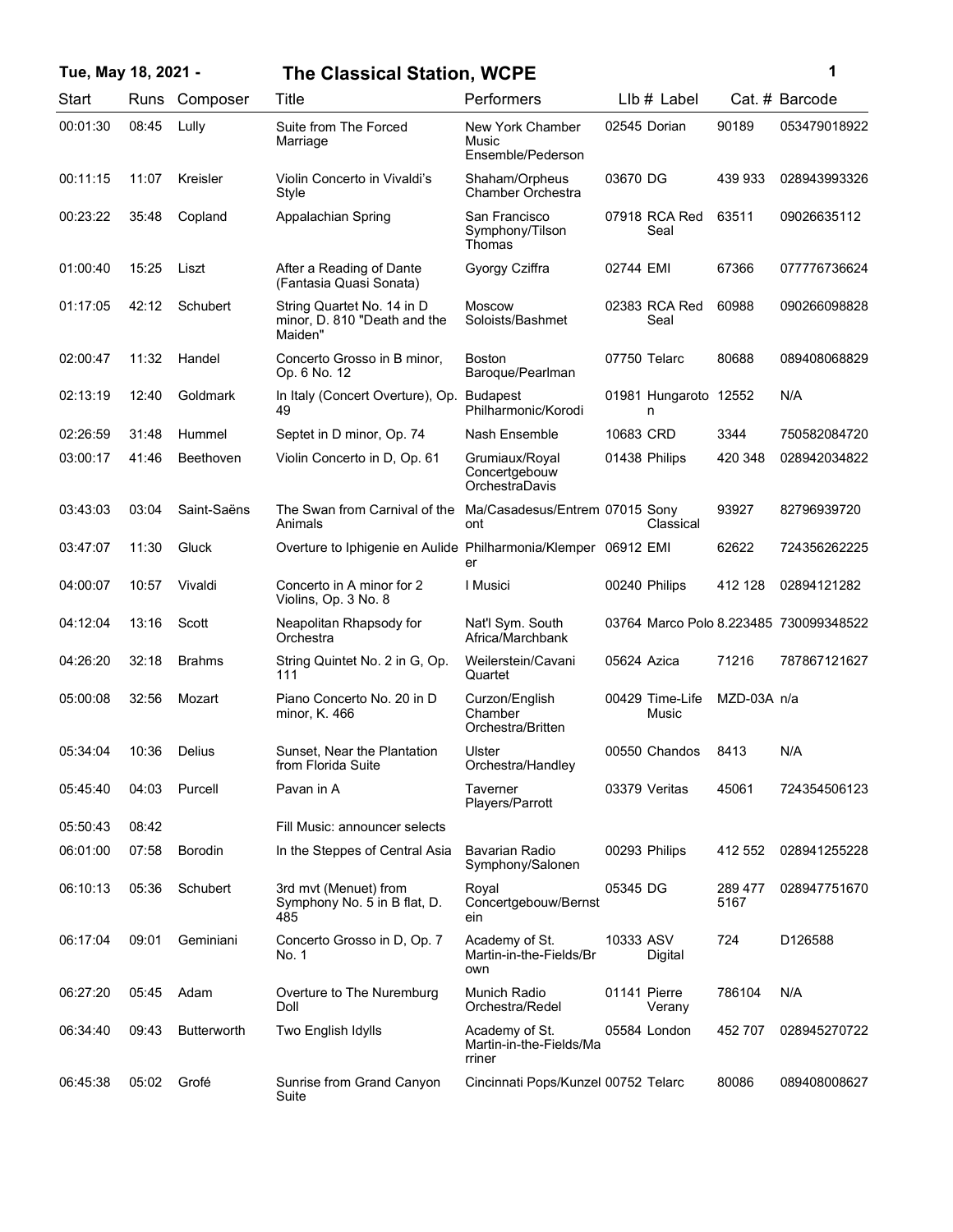| Tue, May 18, 2021 - |       |             | <b>The Classical Station, WCPE</b>                                                                |                                                             |             |                                 |                  | $\mathbf{2}$                           |
|---------------------|-------|-------------|---------------------------------------------------------------------------------------------------|-------------------------------------------------------------|-------------|---------------------------------|------------------|----------------------------------------|
| Start               | Runs  | Composer    | Title                                                                                             | Performers                                                  |             | $Llb#$ Label                    |                  | Cat. # Barcode                         |
| 06:51:55            | 06:30 | Bach        | 1st mvt (Allegro) from Concerto Kaine/Thomas/Studt/A 03071 Boston<br>in D for 3 Violins, BWV 1064 | cademy of St.<br>Martin-in-the-Fields/Ma<br>rriner          |             | Skyline                         | 127              | 030357012722                           |
| 07:00:00            | 09:03 | Rossini     | Overture to The Siege of<br>Corinth                                                               | Orchestra St.<br>Cecilia/Pappano                            |             | 11855 Warner<br>Classics        | 43440            | 08256462 825646243440                  |
| 07:10:18            | 04:23 | Goldmark    | Bride's Song from Rustic<br>Wedding Symphony, Op. 26                                              | Roval<br>Philharmonic/Butt                                  | 02522 ASV   |                                 | 791              | 501197507912<br>5                      |
| 07:15:56            | 04:55 | Mendelssohn | 3rd mvt (Intermezzo) from<br>String Quartet in A minor, Op.<br>13                                 | Calidore String Quartet 12216 Colburn                       |             | School                          | n/a              | 888295213165                           |
| 07:22:06            | 08:44 | Boyce       | Overture No. 7 in G                                                                               | Cantilena/Shepherd                                          |             | 01093 Chandos                   | 6531             | 095115653128                           |
| 07:32:25            | 08:15 | Moncayo     | Huapango                                                                                          | Orquesta de las<br>Americas/Echenique                       |             | 08364 Urtext                    | 020              | 600685100202                           |
| 07:41:55            | 07:04 | Vivaldi     | Violin Concerto in G, Op. 3 No. I Musici<br>3                                                     |                                                             |             | 00240 Philips                   | 412 128          | 02894121282                            |
| 07:50:14            | 08:45 | Copland     | An Outdoor Overture                                                                               | Cincinnati Pops/Kunzel 00715 Telarc                         |             |                                 | 80117            | 089408011726                           |
| 08:00:34            | 03:03 | Hoffstetter | Serenade (Andante cantabile)                                                                      | National<br>Philharmonic/Stokowsk                           | 02421 PRT   | Records                         | PCN <sub>4</sub> | 501166400042<br>3                      |
| 08:04:52            | 09:09 | Mozart      | Divertimento No. 8 in F (for<br>winds), K. 213                                                    | Danzi Quintet                                               | 04946 Sony  |                                 | 60115            | 074646011522                           |
| 08:15:16            | 14:16 | ov          | Rimsky-Korsak Russian Easter Overture, Op.<br>36                                                  | Chicago<br>Symphony/Stokowski                               | 06994 BMG   | Classics                        | 62604            | 090266260423                           |
| 08:31:32            | 07:00 | Mozart      | 2nd mvt (Adagio) from Piano<br>Concerto No. 23 in A, K. 488                                       | Curzon/London<br>Symphony/Kertesz                           |             | 08498 Decca                     |                  | 478 1488 028947814849                  |
| 08:39:47            | 10:29 | Strauss Jr. | <b>Glow Worms Waltz</b>                                                                           | Czecho-Slovak State<br>Philharmonic/Wildner                 |             |                                 |                  | 02381 Marco Polo 8.223221 489103023221 |
| 08:51:31            | 07:54 |             | Fill Music: announcer selects                                                                     |                                                             |             |                                 |                  |                                        |
| 09:01:15            | 33:41 | Beethoven   | Piano Concerto No. 4 in G, Op. Curzon/Vienna<br>58                                                | Philharmonic/Knappert<br>sbusch                             |             | 12303 Decca                     |                  | 478 0108 028947801085                  |
| 09:36:26            | 23:47 | Debussy     | Trio in G                                                                                         | Ensemble Vivant                                             |             | 08859 Opening<br>Day<br>Records | 9379             | 775020942127                           |
| 10:02:03            | 33:24 | Goldmark    | Violin Concerto in A minor, Op. Bell/Los Angeles<br>28                                            | Philharmonic/Salonen                                        | 05612 Sony  | Classical                       | 65949            | 074646594926                           |
| 10:36:57            | 10:37 | Rossini     | String Sonata No. 3 in C                                                                          | I Solisti<br>Veneti/Scimone                                 | 00909 Erato |                                 | 85467            | 089088546723                           |
| 10:49:04            | 10:20 | Handel      | Suite in G from Water Music                                                                       | Orchestra of St.<br>Luke's/Mackerras                        |             | 01514 Telarc                    | 80279            | 089408027925                           |
| 11:01:14            | 27:27 | Schumann    | Symphony No. 4 in D minor,<br>Op. 120                                                             | Rev. & Romantic<br>Orch/Gardiner                            |             | 05020 Archiv                    | 457 591          | 028945759128                           |
| 11:29:56            | 09:58 | Tchaikovsky | Melancholy Serenade, Op. 26                                                                       | Boutellis-Taft/Royal<br>Philharmonic<br>Orchestra/van Steen |             | PV129 Aparte                    | 234              | 505108315465<br>9                      |
| 11:41:09            | 08:41 | Mozart      | Symphony No. 22 in C, K. 162                                                                      | Academy of Ancient<br>Music/Hogwood                         |             | 00765 L'Oiseau<br>Lyre          | 417 592          | 028941759221                           |
| 11:50:50            | 08:38 | Ponchielli  | Dance of the Hours from La<br>qioconda                                                            | Royal Opera House,<br>Covent Garden /Solti                  |             | 06107 Decca                     | 289 473<br>171   | 028947317128                           |
| 12:01:18            | 11:37 | Smetana     | The Moldau from Ma Vlast (My<br>Fatherland)                                                       | New York<br>Philharmonic/Bernstein                          | 02626 Sony  |                                 | 46706            | 07464467062                            |
| 12:13:55            | 11:46 | Fiala       | Concerto in C for English Horn<br>and Orchestra                                                   | Mayer/Potsdam<br>Chamber Academy                            | 12355 DG    |                                 |                  | 479 2942 028947929420                  |
| 12:26:41            | 13:04 | Dvorak      | Waltzes No. 5-8, Op. 54                                                                           | William Howard                                              |             | 02368 Chandos                   | 9044             | 095115904428                           |
| 12:41:15            | 08:22 |             | Fill Music: announcer selects                                                                     |                                                             |             |                                 |                  |                                        |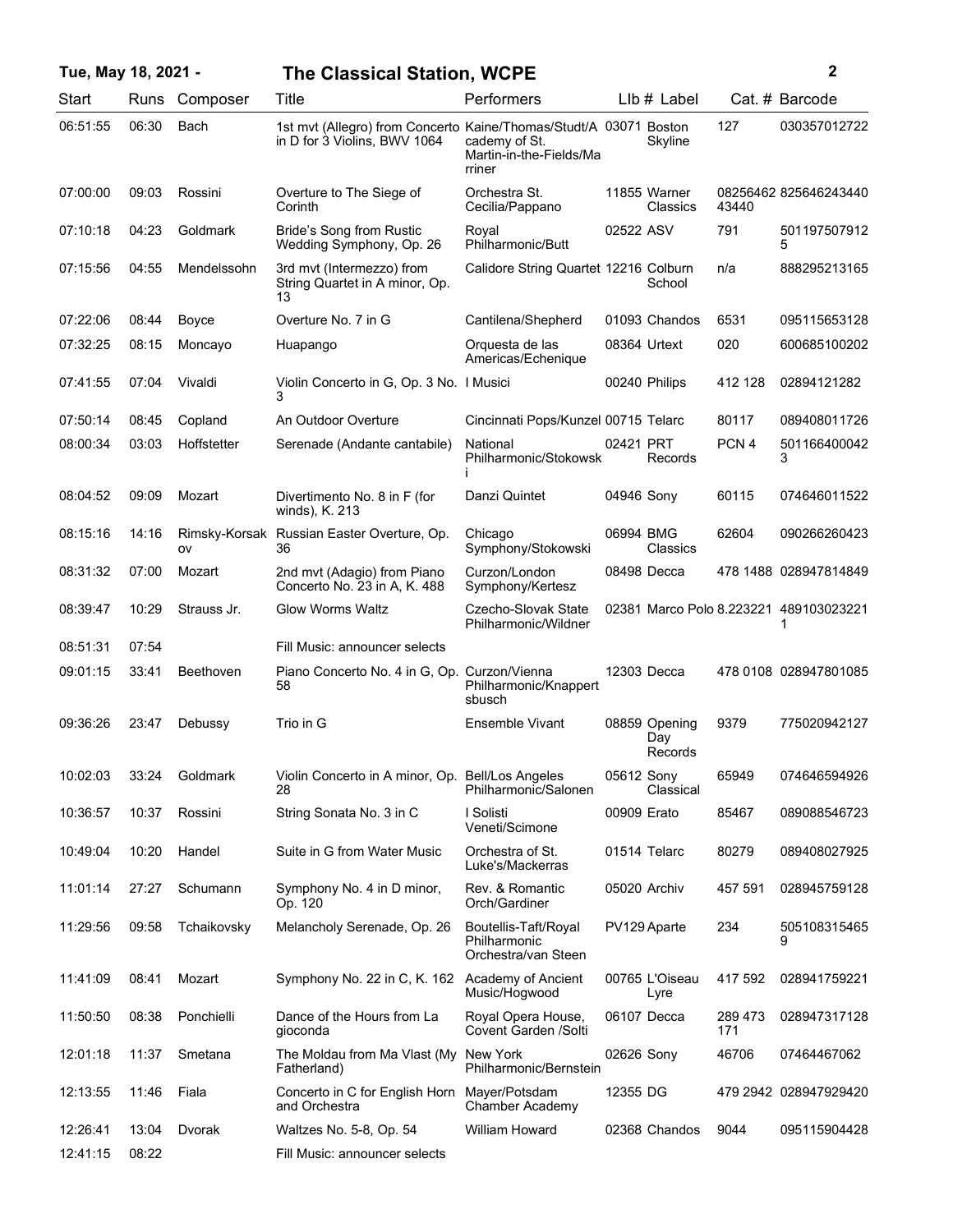## **Tue, May 18, 2021 - 3 The Classical Station, WCPE**

| <b>Start</b> | Runs  | Composer       | Title                                                                     | Performers                                           |             | LIb # Label                          |         | Cat. # Barcode             |
|--------------|-------|----------------|---------------------------------------------------------------------------|------------------------------------------------------|-------------|--------------------------------------|---------|----------------------------|
| 12:50:37     | 08:48 | Strauss Jr.    | Overture to Vienna Blood                                                  | Johann Strauss<br>Orchestra<br>Vienna/Francek        |             | 02339 LaserLight 15 619              |         | 018111561921               |
| 13:01:15     | 24:11 | Beethoven      | Eroica Variations, Op. 35                                                 | <b>Clifford Curzon</b>                               |             | 04349 London                         | 421 616 | 028942161627               |
| 13:26:56     | 12:09 | Benda, Jiri    | Symphony No. 5 in G                                                       | Salieri Chamber<br>Orchestra/Pal                     |             | 01009 Le Chant<br>du Monde           | -51     | 2781050/ 314902504844<br>8 |
| 13:40:55     | 17:26 | <b>Barmann</b> | <b>Concert Piece For 2 Clarinets</b><br>& Orchestra                       | Klocker/Wandel/SW<br>German Radio<br>Symphony/Tomayo |             | 01999 Schwann                        | 11111   | N/A                        |
| 14:00:11     | 21:31 | Bach           | Brandenburg Concerto No. 1 in English Chamber<br>F, BWV 1046              | Orchestra/Britten                                    |             | 03320 London                         | 443 847 | 028944384727               |
| 14:23:12     | 24:30 | Saint-Saëns    | Piano Concerto No. 4 in C<br>minor, Op. 44                                | Hough/City of<br>Birmingham<br>Symphony/Oramo        |             | 07046 Hyperion                       | 67331/2 | 034571173313               |
| 14:48:57     | 09:51 | Bach, J.C.F.   | Sonata in F for 2 Violins and<br>Continuo                                 | London Baroque                                       |             | 03981 Harmonia<br>Mundi              | 901587  | 794881358427               |
| 15:00:38     | 23:41 | Haydn          | String Quartet in C, Op. 76 No. Emerson String<br>3 "Emperor"             | Quartet                                              | 02061 DG    |                                      | 427 657 | 028942765726               |
| 15:26:09     | 07:22 | <b>Brahms</b>  | Ballade in B, Op. 10 No. 4                                                | Artur Rubinstein                                     |             | 08258 RCA Red<br>Seal                | 63063   | 090266306329               |
| 15:35:01     | 24:55 | Clementi       | Symphony No. 1 in C                                                       | London Mozart<br>Players/Bamert                      |             | 06587 Musical<br>Heritage<br>Society |         | 513911H 717794391121       |
| 16:01:11     | 06:57 | Tchaikovsky    | Waltz from Act I, Swan Lake,<br>Op. 20                                    | Vienna<br>Philharmonic/Dudamel                       | 13191 DG    |                                      |         | 479 6297 028947962977      |
| 16:09:03     | 04:14 | Bach           | Finale from Violin Concerto No. Perlman/English<br>1 in A minor, BWV 1041 | Chamber<br>Orchestra/Barenboim                       | 07355 EMI   |                                      | 74720   | 724357472029               |
| 16:14:12     | 05:47 | Gershwin       | <b>Three Preludes</b>                                                     | Lincoln Mayorga                                      |             | 01466 Sheffield<br>Lab               | 10044   | 014391004424               |
| 16:20:54     | 09:28 | Mozart         | Trio Sonata in B flat, K. 266                                             | Academy Chamber<br>Ensemble                          |             | 12822 Philips                        | 422 697 | 028942251328               |
| 16:31:37     | 07:53 | Sullivan       | <b>Macbeth Overture</b>                                                   | <b>BBC Symphony</b><br>Orchestra/Mackerras           | 06131 BBC   |                                      | MM203   | n/a                        |
| 16:40:25     | 07:38 | Schubert       | 5th mvt (Menuetto allegretto)<br>from Octet in F, D. 803                  | <b>Berlin Philharmonic</b><br>Octet                  |             | 10733 Brilliant<br><b>Classics</b>   | 94424   | 502842194424               |
| 16:48:58     | 10:49 | Bach, J.C.     | Symphony in D, Op. 18 No. 4                                               | Academy of Ancient<br>Music/Standage                 |             | 02595 Chandos                        | 0540    | 095115054024               |
| 17:01:02     | 08:30 | Nicolai        | Overture to The Merry Wives of Vienna<br>Windsor                          | Philharmonic/Kleiber                                 | 02395 Sony  |                                      | 48376   | 07464483762                |
| 17:10:27     | 03:07 | Prokofiev      | Kije's Wedding from Lieutenant Netherlands Radio<br>Kije Suite, Op. 60    | Philharmonic/Dorati                                  | 05799 Decca |                                      | 444 104 | 028944410426               |
| 17:14:29     | 08:22 | <b>Berwald</b> | Play of the Elves                                                         | Royal<br>Philharmonic/Bjorlin                        | 06402/EMI   |                                      | 00920   | 509995009202<br>4          |
| 17:23:46     | 05:19 | Carulli        | Duo in D for Flute and Guitar,<br>Op. 104 No. 1                           | Rampal/Lagoya                                        | 01082 CBS   |                                      | 42130   | 07464421301                |
| 17:30:20     | 08:40 | Strauss Jr.    | Pictures of the North Sea (a<br>waltz)                                    | Vienna<br>Philharmonic/Thielema<br>nn                | 13652 Sony  | Classical                            | 892     | 19075902 190759028926      |
| 17:39:55     | 05:56 | Martucci       | Novelletta, Op. 82                                                        | Rome Symphony/La<br>Vecchia                          | 11496 Naxos |                                      |         | 8.570932 747313093274      |
| 17:46:46     | 13:12 | Liszt          | Fantasy on Beethoven's "Ruins Howard/Budapest<br>of Athens"               | Symphony/Rickenbach<br>er                            |             | 01030 Hyperion                       | 67401   | 034571174013               |
| 18:01:13     | 09:47 | <b>Beriot</b>  | Scene de ballet, Op. 100                                                  | Perlman/Juilliard<br>Orchestra/Foster                | 05139 EMI   |                                      | 56750   | 724355675026               |